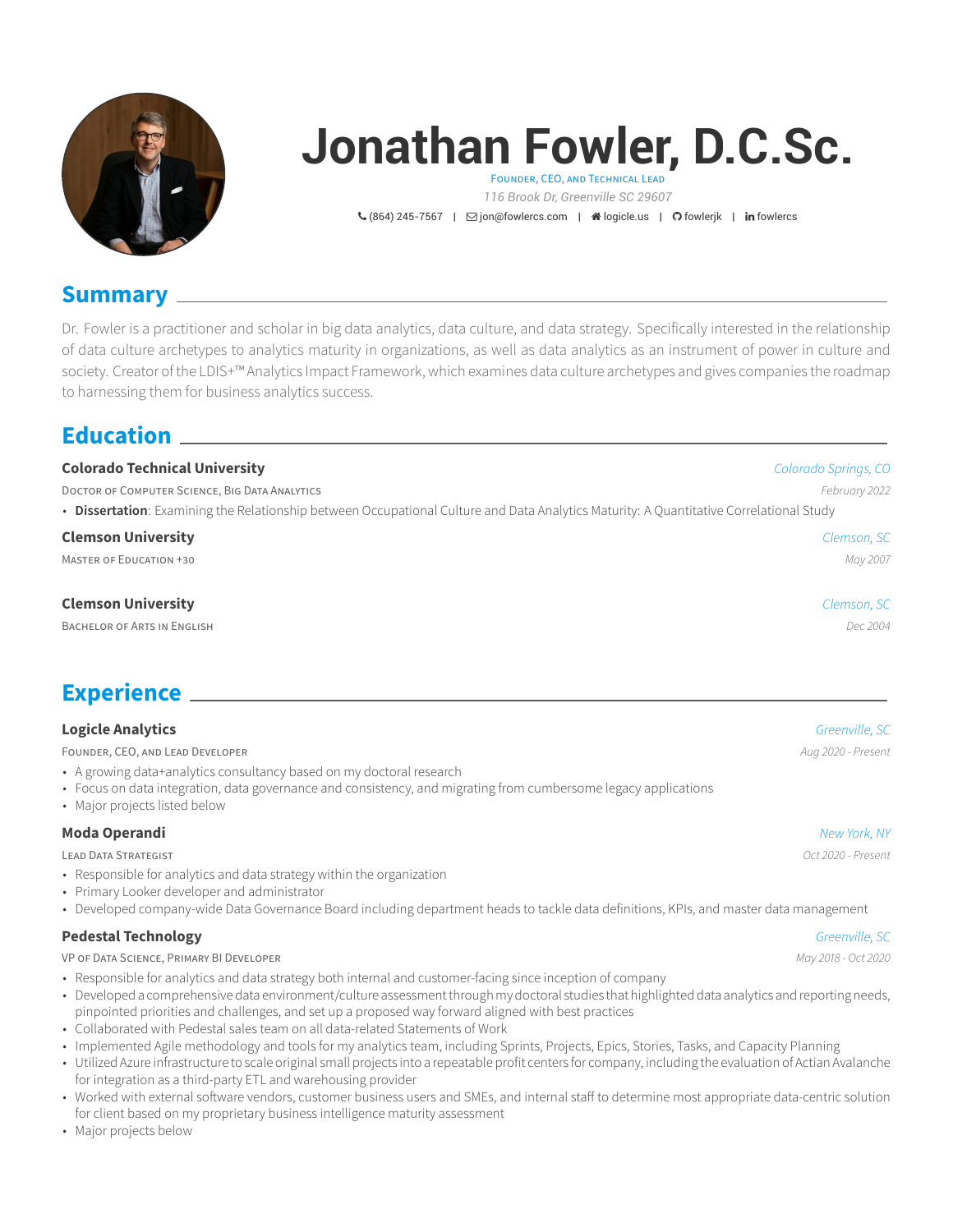#### **Fowler Consulting LLC** *Greenville, SC*

PRINCIPAL *Oct 2007 - Present*

- A single-member LLC to hold all my contract projects and teaching assignments
- Established immediately after finishing my MEd so that I can properly bill for contracts
- Proper vehicle for 1099, C2C business relationships
- See projects below

#### **New York Life Insurance Co** *Greenville, SC*

REGISTERED REPRESENTATIVE *Dec 2011 - Jul 2015*

- Shared expertise in financial risk and planning concepts
- Developed individual insurance and financial solutions for clients based on in-depth interviews and analyses
- Mentored new recruits and partnered with agents for comprehensive cases
- Built analytics and practice management methods for efficiency

#### **School District of Oconee County** *Walhalla, SC*

SCHOOL COUNSELOR *May 2007 - Dec 2011*

• Elementary (PK-5) and career center (10-12) counselor

## **Skills**

| <b>Languages and Environments</b>  | R, RStudio, Shiny, Python, SPSS, SAS, Shell, COBOL, ASP, VB.NET, C#      |
|------------------------------------|--------------------------------------------------------------------------|
| <b>Databases</b>                   | Microsoft SQL, SSIS, MySQL, Oracle, InfluxDB, PostgreSQL, NoSQL variants |
| <b>Visualization and Reporting</b> | Tableau, IBM Cognos, Power BI, Looker, SSRS, JasperSoft, Metabase        |
| <b>Cloud</b>                       | AWS, Azure, Linode, Oracle, Google                                       |
| <b>Machine Learning Algorithms</b> | Regression, Decision Tree, Random Forest, SVM, kNN, Bayesian             |
| <b>R</b> Packages                  | dplyr, devtools, ggplot2, RMySQL, RODBC, tidyr                           |
| <b>Python Libraries</b>            | Pandas, NumPy, TensorFlow, Scikit-Learn, Keras, PyTorch                  |
| <b>Version Control</b>             | Git, TFS                                                                 |
| <b>SDLC and Project Management</b> | Agile, Waterfall                                                         |
| <b>Teaching</b>                    | Bootcamps and masters-level courses in data science and BI               |
| <b>Domain Experience</b>           | Finance, Manufacturing, CPG, Medical, Retail, Education, Legal           |

## **Publications**

- Fowler, J. K. (2022). Don't gloss over data culture. Web Page. Retrieved from [https://towardsdatascience.com/dont](https://towardsdatascience.com/dont-gloss-over-data-culture-1a05b48dc2de)[gloss-over-data-culture-1a05b48dc2de](https://towardsdatascience.com/dont-gloss-over-data-culture-1a05b48dc2de)
- Fowler, J. K. & Amirian, S. (2021). Integrated plant growth and disease monitoring with IoT and deep learning technology. In *Transactions on Computational Science and Computational Intelligence: Advances in Data Science and Information Engineering* (pp. 389–394). Springer.
- Fowler, J. K. (2019a). A competing values approach to business intelligence. In R. Stahlbock, G. M. Weiss, & M. Abou-Nasr (Eds.), *International Conference on Data Science, ICDATA'19* (pp. 46–49). CSREA Press.
- Fowler, J. K. (2019b). Business intelligence at the university. In H. R. Arabnia, L. Deligiannidis, F. G. Tinetti, & Q.-N. Tran (Eds.), *International Conference on Computational Science and Computational Intelligence, CSCI'19* (pp. 821–825). IEEE Computer Society.
- Fowler, J. K. (2018a). Adopting a data-centric culture. Web Page. Retrieved from [https://tdwi.org/articles/2018/04/](https://tdwi.org/articles/2018/04/06/biz-all-adopting-a-data-centric-culture-3.aspx) [06/biz-all-adopting-a-data-centric-culture-3.aspx](https://tdwi.org/articles/2018/04/06/biz-all-adopting-a-data-centric-culture-3.aspx)
- Fowler, J. K. (2018b). The ABCs of a data-centric culture. Web Page. Retrieved from [https://tdwi.org/articles/2018/](https://tdwi.org/articles/2018/04/03/biz-all-abcs-of-data-centric-culture-2.aspx) [04/03/biz-all-abcs-of-data-centric-culture-2.aspx](https://tdwi.org/articles/2018/04/03/biz-all-abcs-of-data-centric-culture-2.aspx)
- Fowler, J. K. (2018c). Why BI isn't a technology issue. Web Page. Retrieved from [https://tdwi.org/articles/2018/04/](https://tdwi.org/articles/2018/04/02/BIZ-ALL-BI-Isnt-Tech-Issue-1.aspx) [02/BIZ-ALL-BI-Isnt-Tech-Issue-1.aspx](https://tdwi.org/articles/2018/04/02/BIZ-ALL-BI-Isnt-Tech-Issue-1.aspx)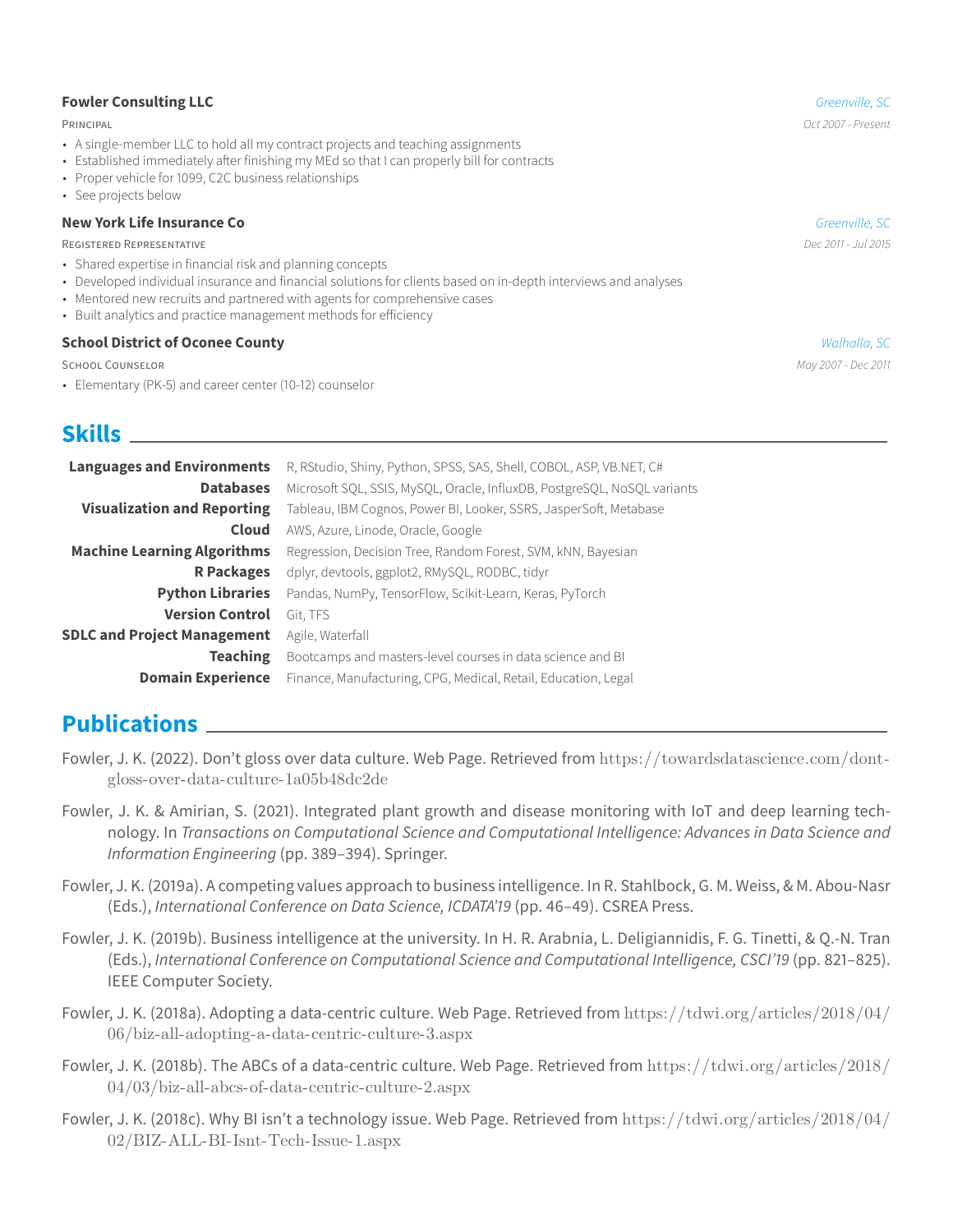Fowler, J. K. (2006). A problem of biography: Plath, Hughes, the glass crypt, and the infinite moment. In T. R. Smith (Ed.), *Lifewriting annual: biographical and autobiographical studies* (Vol. 1, pp. 109–121). New York: AMS Press.

## **Projects and Engagements**

#### **Data Integration Build, Wealth Advisor Firm**

- Tools used: Python, REST API, SQL Server, SSIS, SSRS, Power BI, Azure
- Worked with data stakeholders across company to understand priorities, challenges, and ways forward
- Created new data warehouse environment, master data management, and necessary ETL for an integrated reporting solution

#### **Access Database Migration and Inventory Pipeline, Media Buying Agency**

- Tools used: MS Access, SQL Server, R, Azure Data Factory, Python
- Migrated a legacy Access database to a SQL Server backend (Azure) and ASP.NET front end
- Automated the ingestion process for inventory availability and planning, eliminating hours of manual work
- Interfaced with QuickBooks Online via ODBC wrapper to upload/download customers, vendors, invoices, and bills

#### **Data Integration Build, Private Equity Firm**

- Tools used: Python, REST API, SQL Server, SSIS, SSRS, Power BI, Azure
- Worked with data stakeholders across all company locations to understand priorities, challenges, and ways forward
- Created new data warehouse environment, master data management, and necessary ETL

#### **Master Data and Reporting Upgrade, Large CPG Manufacturer**

- Tools used: SQL Server, IBM DB2, SSIS, SSRS, Power BI, IBM Cognos
- Worked with data stakeholders across all company locations to understand priorities, challenges, and ways forward
- Created new data warehouse environment, master data management, and necessary ETL
- Facilitated new data governance board for company, bringing various stakeholders together for the first time
- Coached the business stakeholders on master data management, data definitions, and KPIs.
- Worked with parent company to transition data environment to SAP

#### **Marketing Pipeline, Automotive B2B Vendor**

- Tools used: sFTP, Python, Azure Data Warehouse, REST API
- New lead records from regional automotive dealers processed nightly via Python
- Records pushed to Azure Data Warehouse
- Web front-end allows for campaign creation, modification, and mailing

#### **IT Business Analyst, Bank of America**

- Served as business liaison and developer for SAS-driven regulatory group capacity planning tool
- Engaged Lines of Business (LOB) to understand business problems, identify underlying needs, and ensure alignment with development teams
- Drafted and maintained business requirements, aligning them with functional and technical requirements
- Validated design with stakeholders to ensure requirements were met
- Evaluated risks related to requirements implementation, testing processes, communications, and training
- Created and maintained project documentation for both internal and external users

#### **Data Science Bootcamp Instructor, QuickStart Technologies**

- Topics covered include SQL, Power BI, R, Python, and Tableau
- Responsible for curriculum development and delivery
- Created and evaluated student projects covering all primary topics
- Set up necessary lab environments from scratch (SQL, Power BI, R, Python, and Tableau)

#### **Business Intelligence Instructor, Brandeis University GPS**

- Topics covered include BI Capabilities, BI Technologies, Information Integration, Analytic Insights and Decision Making, Stakeholder Presentations, BI Tools, BI Management, and Future of BI
- Overall 4 out of 5 rating from students

#### **Integrated Plant Growth and Disease Monitoring, Agricultural IoT Startup**

- Tools used: Linode, Linux VM, Particle.io, Python, InfluxDB, Grafana, Keras
- Sensor package on each plant sends data through Particle.io
- Data is streamed to an InfluxDB instance on a Linux VM
- Grafana displays data from InfluxDB and sends alerts for critical levels of moisture, temperature, and light
- Drone imagery is fed to NoSQL database and processed via Keras for leaf anomalies
- Anomalous images are matched with sensor readings to understand preceding events